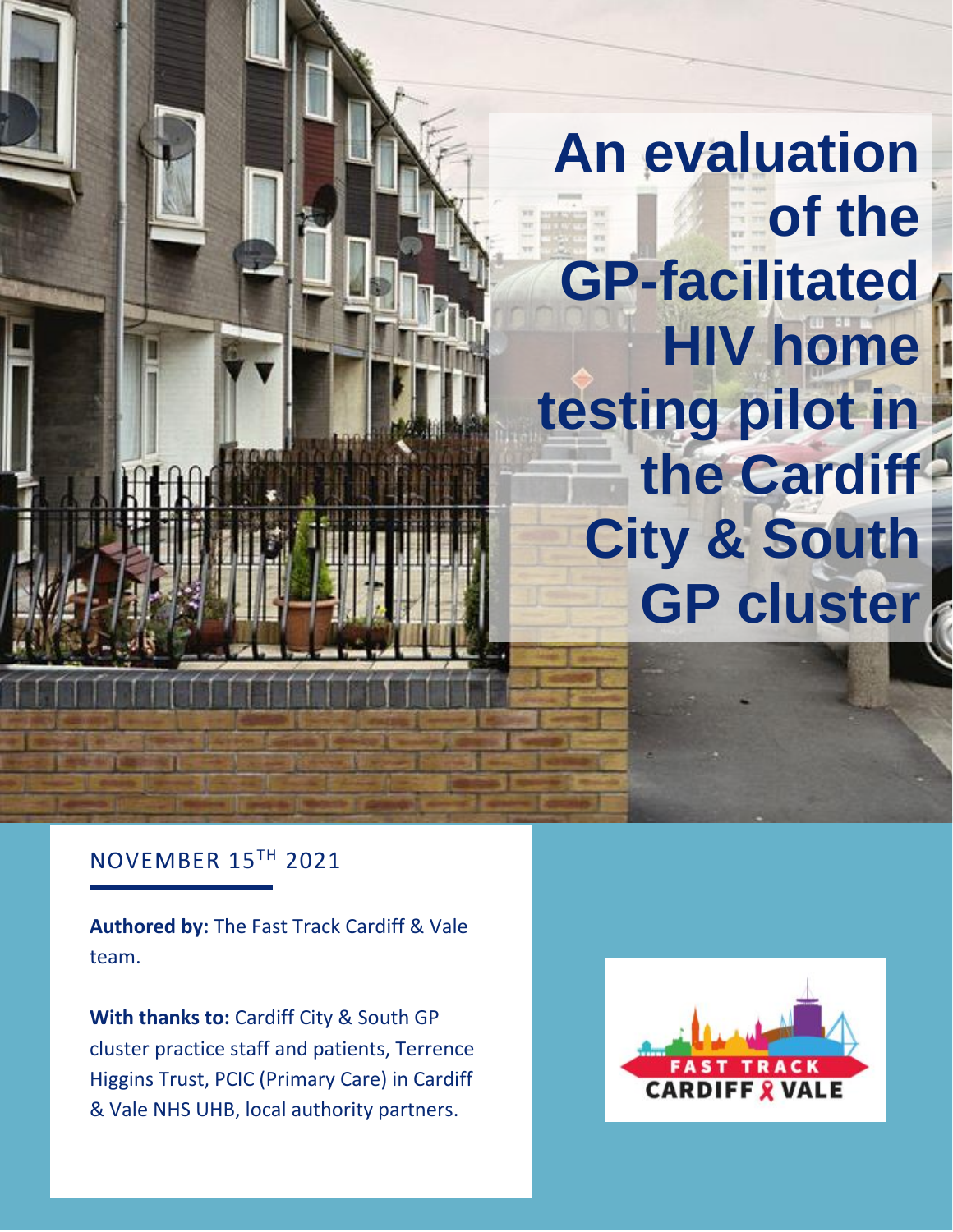# **Table of Contents**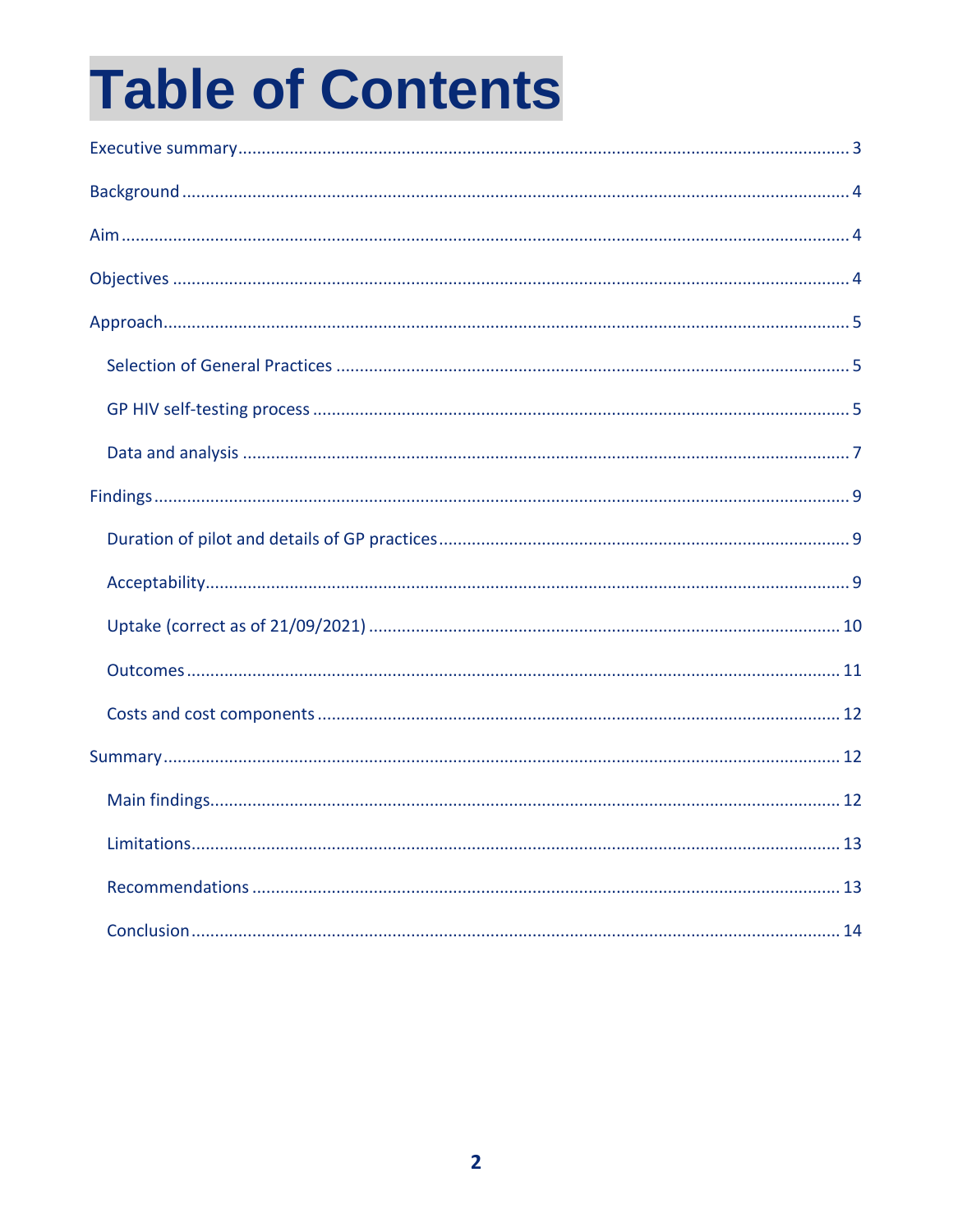# <span id="page-2-0"></span>**Executive summary**

Widening access to HIV testing is considered to be an effective approach to meet the UK government's goal of zero new HIV transmissions by 2030 and the 'Getting to Zero' strategy of ending new HIV infections by 2030. This pilot aimed to investigate the feasibility and acceptability of GP-facilitated HIV home testing, and was a collaboration between Cardiff City & South GP cluster and Fast Track Cardiff & Vale.

Patients aged 16+ years with a mobile phone number recorded in their GP practice's contact list were sent an SMS text message from their practice encouraging them to request a HIV home test and providing a link to a Terrence Higgins Trust (THT) webpage. Patients were then triaged and, if eligible based on risk criteria, received a free rapid HIV home test kit from THT. Other patients (i.e. those not meeting these criteria) were referred to the all-Wales postal testing service from Public Health Wales.

Five of the seven practices in the GP cluster took part in the pilot, with an estimated 27,360 patients sent a text message regarding HIV testing between June to September 2021. Practices did not receive negative feedback from patients regarding the text message and nor was there any negative feedback from practice staff regarding the service.

From 232 individuals who clicked through to the THT webpage, 97 were eligible and requested a rapid HIV home test from THT – this included individuals across the age range and of varying ethnic groups, with a larger proportion of non-MSM individuals than would typically be tested within sexual health clinics. Over 40% of those requesting a rapid HIV home test had not tested for HIV within the previous year. An additional 38% had never tested for HIV.

Of the 58 tests where a result was reported back to THT, one was inconclusive, 56 were negative, and one was reactive. The reactive test was confirmed as being a true positive HIV test result with confirmatory testing. The individual with the reactive test confirmed positive for HIV had a CD4 count of 180 cells/mm<sup>3</sup>, has been linked to care, and has now commenced antiretroviral therapy. The financial commitment of this pilot was disproportionally more sustainable than the impact of hospitalisation on public health resources.

This pilot has demonstrated preliminary evidence that a GP-delivered text messaging service is feasible, acceptable, and an effective means of offering an invitation to test to individuals at risk of acquiring HIV and not otherwise engaged in testing. We recommend extending this pilot to other GP clusters, exploring approaches to optimise the service and associated data capture, and a broader assessment of acceptability to service users.

**3**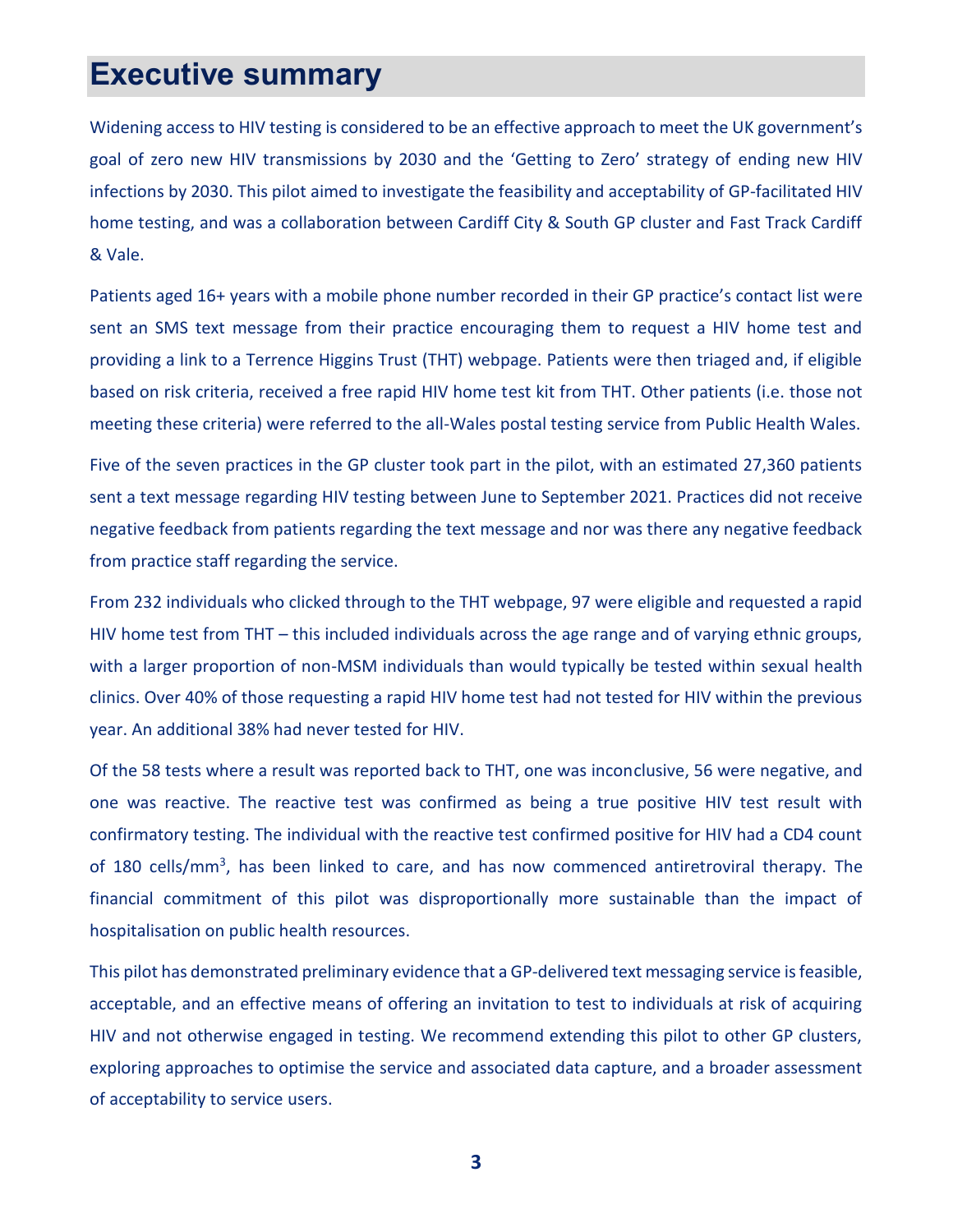# <span id="page-3-0"></span>**Background**

Widening access to HIV testing is viewed to be an effective approach to meet to UNAIDS 90/90/90 targets of i.) 90% of all people living with HIV diagnosed; ii.) 90% of all people diagnosed with HIV being on treatment; iii.) 90% of all people on treatment having undetectable, un-transmittable viral load.

Offering invitations to test for HIV through a range of services may normalise HIV testing and as a result reduce any associated stigma – now a fourth target outlined by UNAIDS.

In addition to this, the UK government has set a goal of zero new HIV transmissions in the UK by 2030, and this is aligned with the "Getting to Zero" campaign whereby the ultimate goal is zero new HIV infections.<sup>1</sup>

In Cardiff and Vale, it is estimated that 1.4 out of every 1,000 residents are living with HIV and over 90% know their status. Furthermore, it is estimated that 62% of those diagnosed with HIV in Cardiff & Vale have an initial CD4 count under 350 cells/mm<sup>3</sup>, which is the threshold for considering individuals as having a "late diagnosis". This estimation is higher than the UK-average (42%). Community testing in this context therefore aims to find those living with HIV who are undiagnosed.

Funds were made available by a primary care cluster (Cardiff City & South) to pilot a HIV home testing service facilitated through their GP practices.

# <span id="page-3-1"></span>**Aim**

To assess the feasibility of stimulating HIV home testing through the use of SMS text messages sent to patients by their GP practices.

# <span id="page-3-2"></span>**Objectives**

- Send an SMS text message to all adults registered at the practice for whom a mobile phone number was available inviting them to take a HIV test with a link to order a test;
- Investigate the acceptability, to staff and patients, of encouraging HIV testing;

**<sup>1</sup>** <https://www.iapac.org/files/2020/09/Paris-Declaration-3.0-December-2019-1.pdf>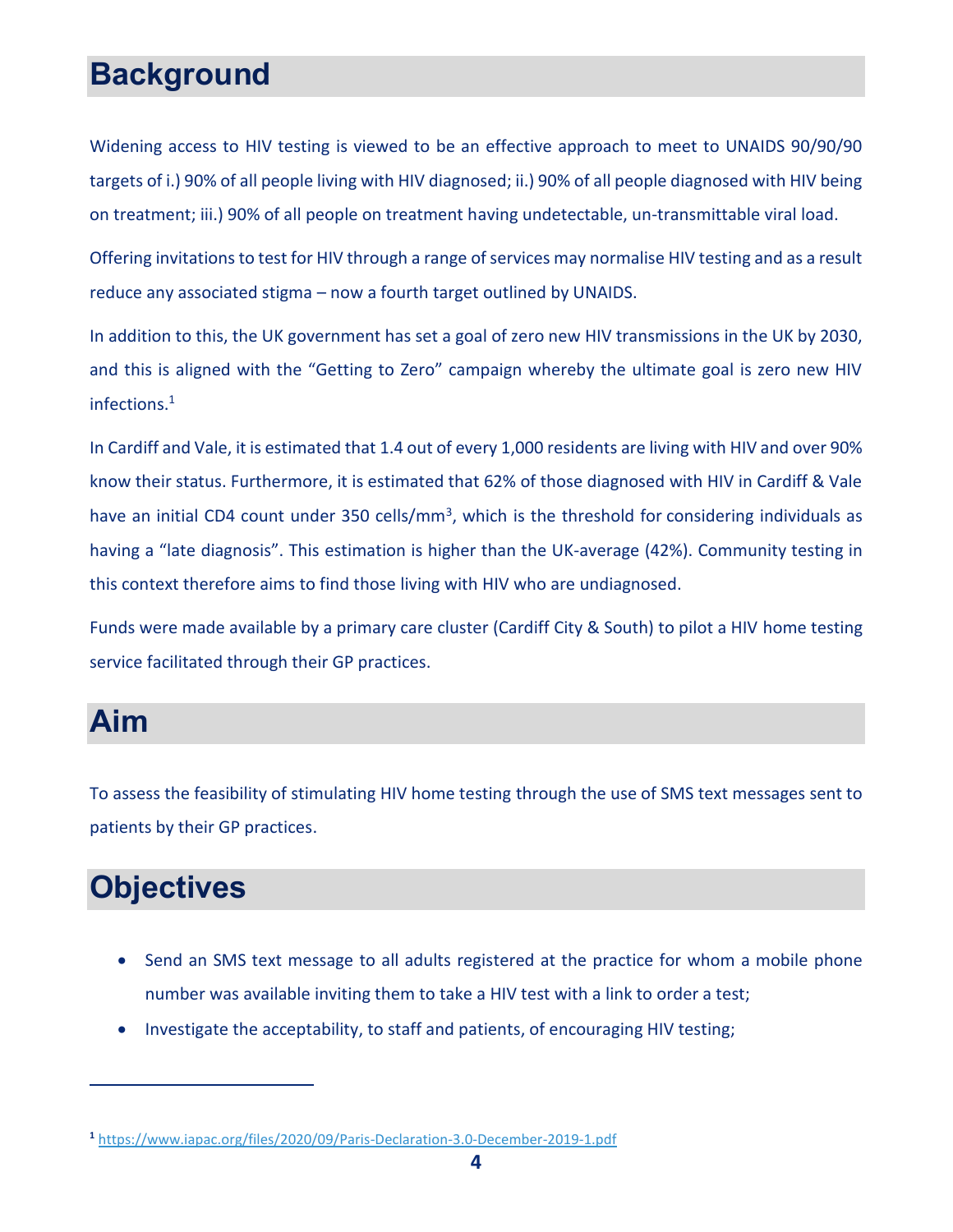- Measure the uptake of HIV tests;
- Measure the outcomes of HIV tests requested.

# <span id="page-4-0"></span>**Approach**

## <span id="page-4-1"></span>**Selection of General Practices**

Practice staff from Cardiff City & South GP cluster approached Fast Track Cities Cardiff & Vale to develop a pilot project. Practices were therefore selected from this GP cluster only. All practices within the cluster were approached.

The Cardiff City & South GP cluster covers the Butetown, Grangetown, and City Centre areas of Cardiff, covering approximately 10% of the entire population of Cardiff (combined list size of all seven practices within the GP cluster is approximately 42,000). According to the 2011 census, 64% of residents in this cluster were of white ethnicity (lower than the Cardiff average of 87%), 22% were aged 0 to 15 years, and 5% were over the age of 75 years.<sup>2</sup> The life expectancy in the areas served by this GP cluster are lower than they are in more affluent areas of Cardiff & Vale. Moreover, some areas served by this GP cluster fall within the 10-20% most deprived parts of Cardiff and Vale, where health conditions and life expectancy are lower than they are in less-deprived areas – i.e. areas with lower rates of incomerelated benefits and tax credits.<sup>3</sup>

## <span id="page-4-2"></span>**GP HIV self-testing process**

Practice staff sent an SMS text message to all registered patients aged 16+ years for whom a mobile telephone number was included in GPs' contacts lists. The content of the SMS text message during the first wave was:

**"<Practice name> GPs support HIV testing. Get a free confidential home test from: <Web-link>."** Following initial feedback, the content of the message was modified to make it clearer that this was not a targeted message and was instead sent to all practice patients:

**"<Practice name> GPs support HIV testing. Get a free confidential home test from: <Web-link> This message is sent to all registered adult patients."**

**<sup>2</sup>** https://primarycareone.nhs.wales/files/cardiff-vale-uhb-resources/cluster-plans-and-reports/cardiff-city-and-southcluster-plan-2017-2020-pdf/

<sup>&</sup>lt;sup>3</sup> See Welsh Index of Multiple Deprivation (WIMD) 2019, available at:<https://wimd.gov.wales/?lang=en>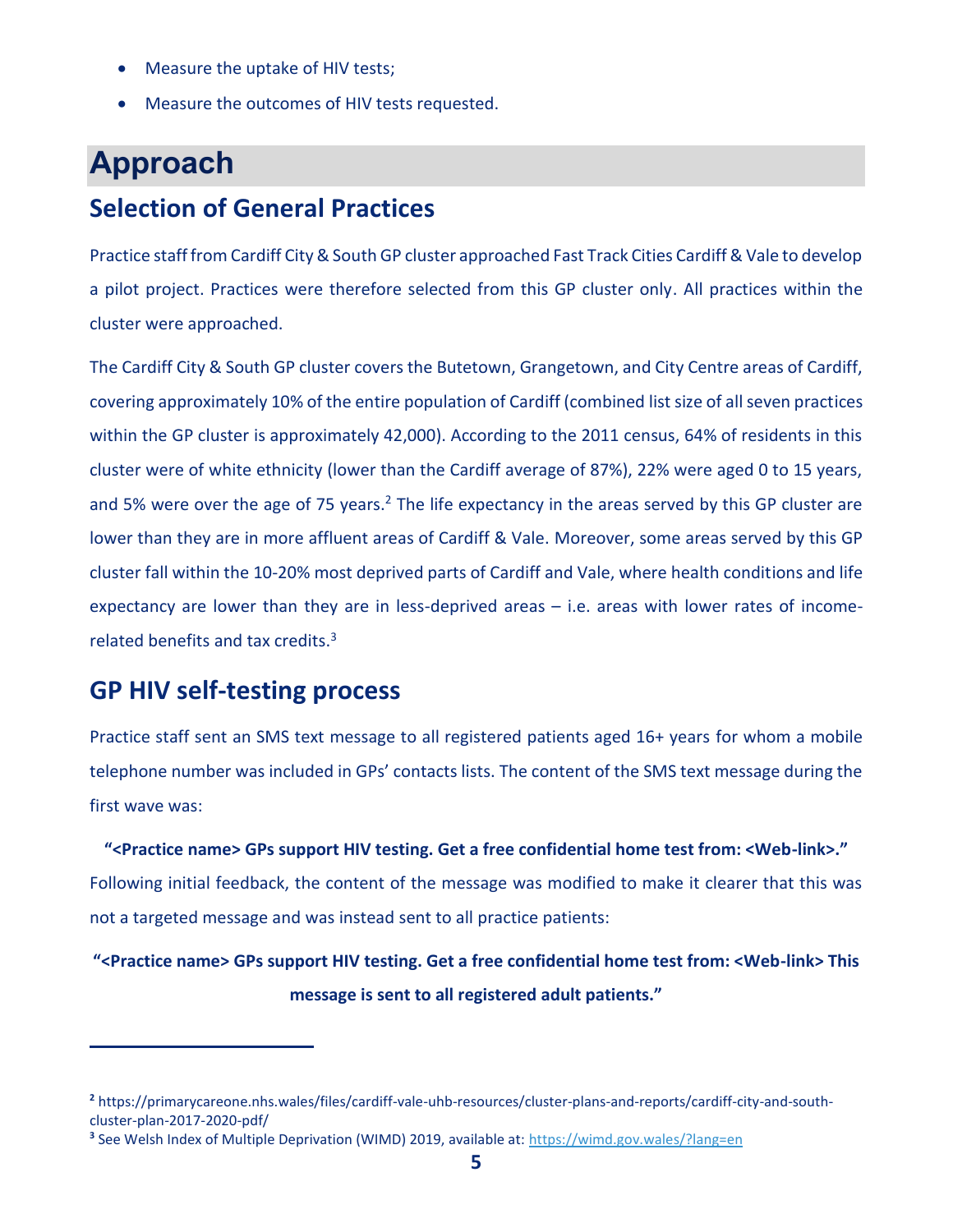The link included in the message sent individuals to a triaging service through the Terrence Higgins Trust (THT). Individuals were triaged and were eligible to receive a free rapid HIV home test through THT provided they resided in the catchment area of the Primary Care Cluster and met at least one of the following criteria:

- A man who had sex with other men (MSM);
- Of Black African ethnicity;
- Identified as transgender;
- Born in a high-prevalence country;
- Had paid for sex;
- Had been paid for sex;
- A partner of a person who would fulfil the abovementioned criteria.

Those who were not eligible for a free rapid home test via THT were referred onto the all-Wales postal testing service.<sup>4</sup>

HIV testing with either THT or the all-Wales postal testing service was free of charge to patients.

Those receiving a rapid home test obtained their own result and were encouraged to report these back to THT. Those who were referred onto the all-Wales postal testing service and subsequently requested a postal test obtained results via the processing laboratory (if negative), all-Wales postal testing service / Public Health Wales (if missing or insufficient samples), or all-Wales postal testing service / local sexual health clinic (if positive).

Text messages were supported by social media advertising campaigns and further information which patients and practice staff could access via the Fast Track Cardiff & Vale website.

For patients:

 [https://fasttrackcardiff.wales/campaigns-communities/21st-century-hiv/home-testing-in](https://fasttrackcardiff.wales/campaigns-communities/21st-century-hiv/home-testing-in-cardiff/)[cardiff/](https://fasttrackcardiff.wales/campaigns-communities/21st-century-hiv/home-testing-in-cardiff/)

For practice staff:

**<sup>4</sup>** <https://www.friskywales.org/chlamydia-and-gonorrhoea-home-testing-pilot.html>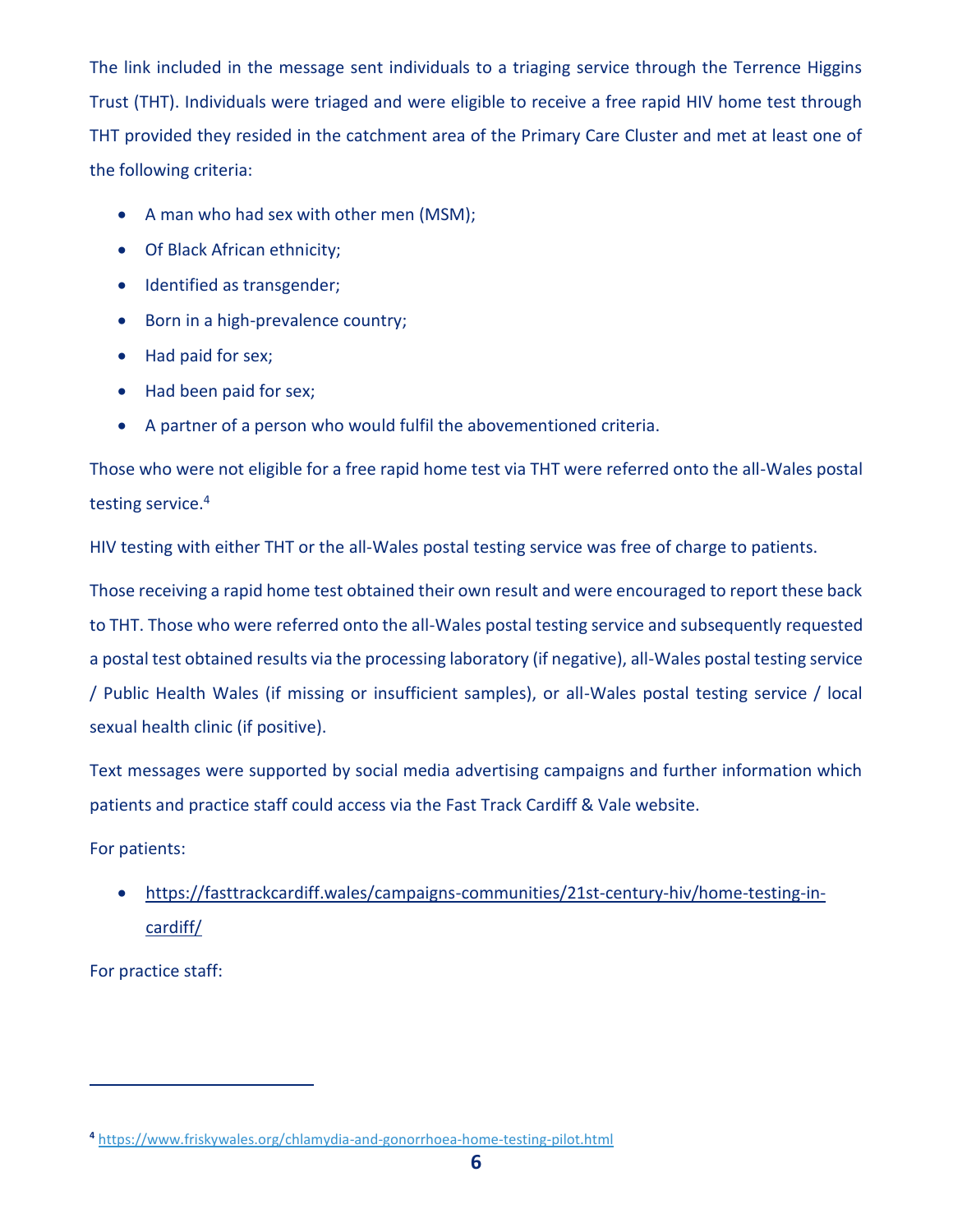[https://fasttrackcardiff.wales/campaigns-communities/21st-century-hiv/home-testing](https://fasttrackcardiff.wales/campaigns-communities/21st-century-hiv/home-testing-information-for-gps/)[information-for-gps/\)](https://fasttrackcardiff.wales/campaigns-communities/21st-century-hiv/home-testing-information-for-gps/)

See Figure 1 for a flow diagram illustrating this process.

# <span id="page-6-0"></span>**Data and analysis**

Findings are reported as frequencies and percentages and denominators are made clear throughout.

In order to determine the total number of SMS text messages sent across the GP cluster, data were needed on the number of patients aged 16+ with a mobile telephone number included in GPs' contacts lists for each participating practice. However, this information was not available for any participating practice at the time of reporting. However, list sizes were available for all practices, and we were provided with the total number of patients aged 16+ on their register for one practice. We have therefore assumed that the proportion of patients aged 16+ years was similar across practices in order to estimate the maximum number of SMS text messages sent to patients across the GP cluster (this is a maximum because it assumes all patients aged 16+ years have a mobile phone recorded in their GP practice notes).

Qualitative data (e.g. feedback from practice staff) are presented to provide an understanding of the acceptability of the intervention and provide some context around the quantitative findings.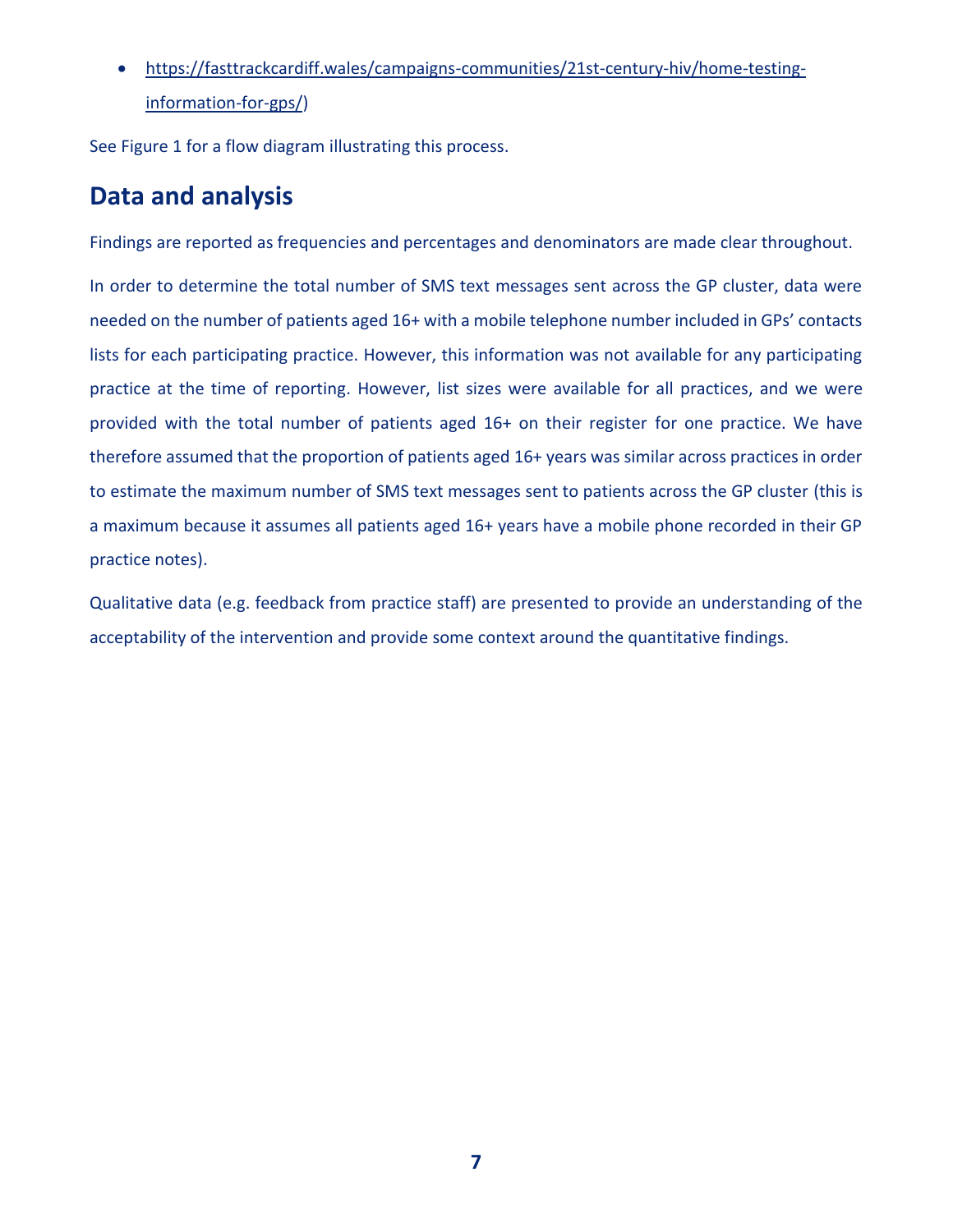

**Figure 1:** Flow diagram of patient pathway through the HIV home testing pilot through Cardiff City & South GP cluster practices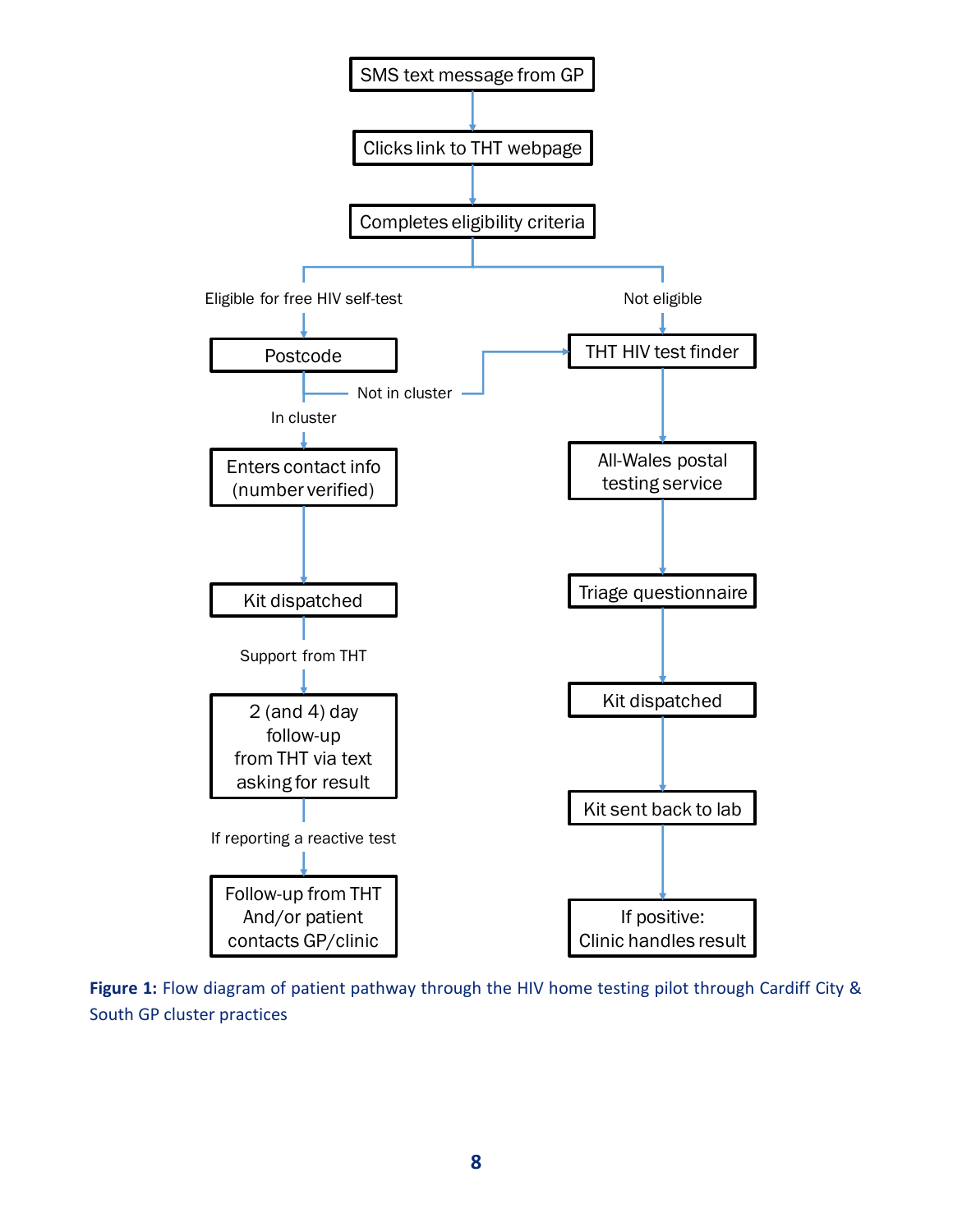# <span id="page-8-0"></span>**Findings**

# <span id="page-8-1"></span>**Duration of pilot and details of GP practices**

Overall, five of the seven GP practices in the Cardiff City & South GP cluster took part in the HIV home testing pilot. The five participating practices served a population of approximately 34,200 patients.

Due to practice-level logistics, practices took part across three waves spanning three months in total:

- Wave 1: one practice (text messages sent on 22/06/2021);
- Wave 2: three practices (text messages sent on 09/08/2021);
- Wave 3: one practice (text messages sent on 08/09/2021).

For one practice, we know that 80% of their list size are aged 16+ years. Assuming similar percentages across other practices, we estimate that approximately 27,360 could have been sent an SMS text message in total. This estimate is an upper limit, as not all patients will have a mobile telephone number recorded in the GP practice contact details.

## <span id="page-8-2"></span>**Acceptability**

Informal reports indicated that the GP-facilitated HIV home testing intervention was acceptable to practice staff and patients, with minimal impact on workload.

Staff from the GP practice in Wave 1 (list size > 9,000 patients; SMS text messages sent to up to 7270 patients) reported a total of 18 telephone calls to the practice enquiring about the text message, the vast majority of these within the first three days of the messages being sent.

#### *Text message content and queries around targeting*

The majority of these contacts were from patients seeking clarification around why they were contacted about HIV testing – in particular whether or not the message was targeted. Patients were reassured that the messages were not targeted. The content of text messages was modified across subsequent waves to make this more explicit.

#### *Language barriers*

Two patients, for whom English was not their first language, were concerned about the content of the message as they recognised "HIV" but not the remaining content. Practice staff were able to explain the content of the message to these patients and both were satisfied with the explanation.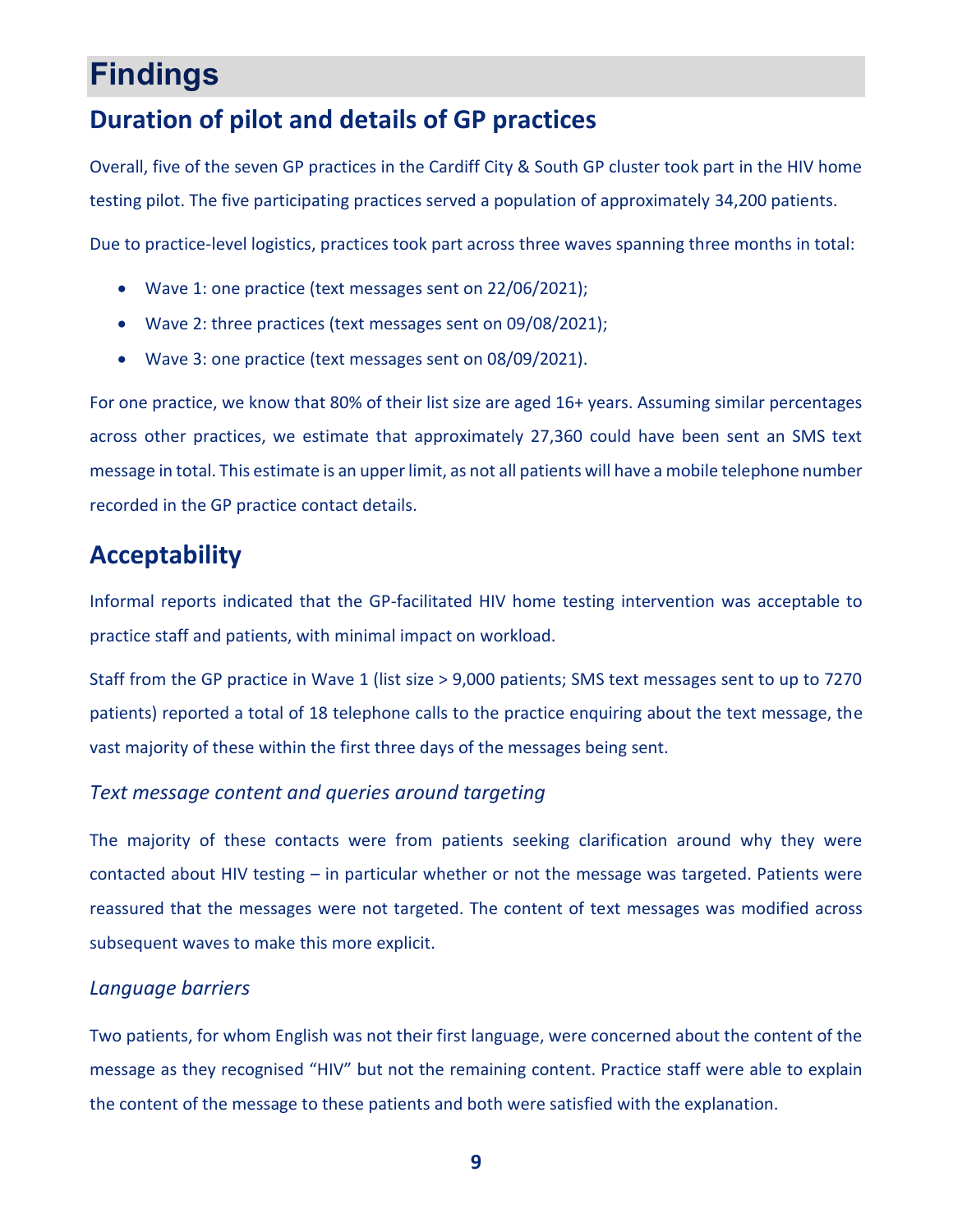#### *Complaints and compliments*

There were no phone calls complaining about the messages. Two patients contacted the practice to thank them for offering such a service – describing it as a fantastic idea.

#### *Clarification sought*

Reports from another practice (following modification of the text message content) indicated that patients who had recently received a blood test from their GP practice were initially concerned about the content of the message. However, these patients were reassured once they had contacted practice staff for clarification.

#### *Out-of-area requests*

Four patients engaging with the message and requesting a HIV home test, while meeting eligibility criteria, lived outside of the cluster area and were therefore not given a free rapid home test through THT and instead went through the THT HIV Test Finder (as per Figure 1). These patients are not reflected in the denominator in the next section.

#### *Practice staff workload*

There have been no negative comments from practice staff regarding the additional workload.

# <span id="page-9-0"></span>**Uptake (correct as of 21/09/2021)**

Overall, 232 individuals clicked through to the THT webpage, entered their eligibility criteria, and had a post code within the cluster region. Of these, 97 were eligible for a free rapid HIV home test through THT (41.8%) and the remaining 135 were referred onto all-Wales postal testing service (58.2%).

#### *Characteristics of those ordering a rapid HIV self-test through THT*

The majority of those ordering a rapid HIV home test were men who have sex with men (52/97, 53.6%), 14 were of Black African origin (14.4%), and 31 met other eligibility criteria (including being born in a high-prevalence country, having a partner in a high-risk group, or paid or being paid for sex).

The majority of test orders were for patients aged 20 to 40 years (70/97, 72.2%, Figure 2).

Of those eligible for and ordering rapid HIV home tests, 37 had never previously had a HIV test (38.1%), 43 last tested more than a year ago (44.3%), and 17 had tested in the last year (17.5%).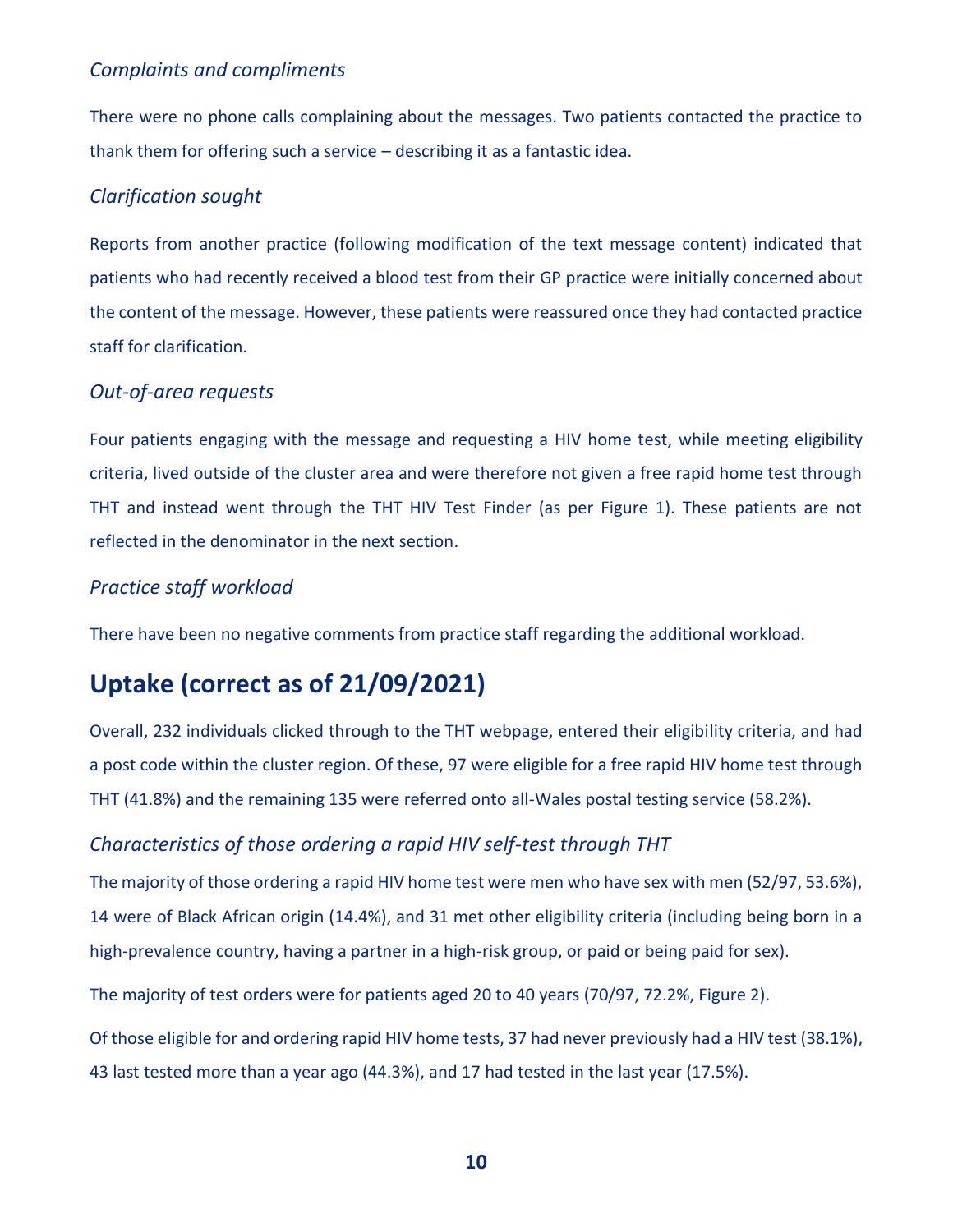



#### *Characteristics of those referred onto the all-Wales postal testing service*

Of the 135 not eligible for a HIV rapid home test through THT and referred onto the all-Wales postal testing service, the majority were women (86/135, 63.7%) and identified as either "White British" (55/135, 40.7%) or "White Other" ethnicity (40/135, 29.6%). Similar to those ordering a HIV rapid selftest through THT, the majority referred onto all-Wales postal testing service were aged between 20 and 40 years (116/135, 85.9%).

#### <span id="page-10-0"></span>**Outcomes**

Of the 97 orders for a HIV rapid home test through THT, test results were reported in 61 instances (62.9%). One test returned an error message (i.e. an inconclusive result) and three tests were associated with a delivery issue (i.e. address provided was incorrect). Of the remaining 57 tests, one test was reactive and was later confirmed positive within a sexual health clinic and the other 56 were negative.

The individual who tested positive for HIV was male, in their 30s and had not tested for HIV for over a year. Their baseline CD4 count was 180 cells/mm<sup>3</sup>, which means they are termed a "very late diagnosis". With this CD4 count, it would have been expected that they would be admitted to hospital with a HIV related illness in the next two years.

**11**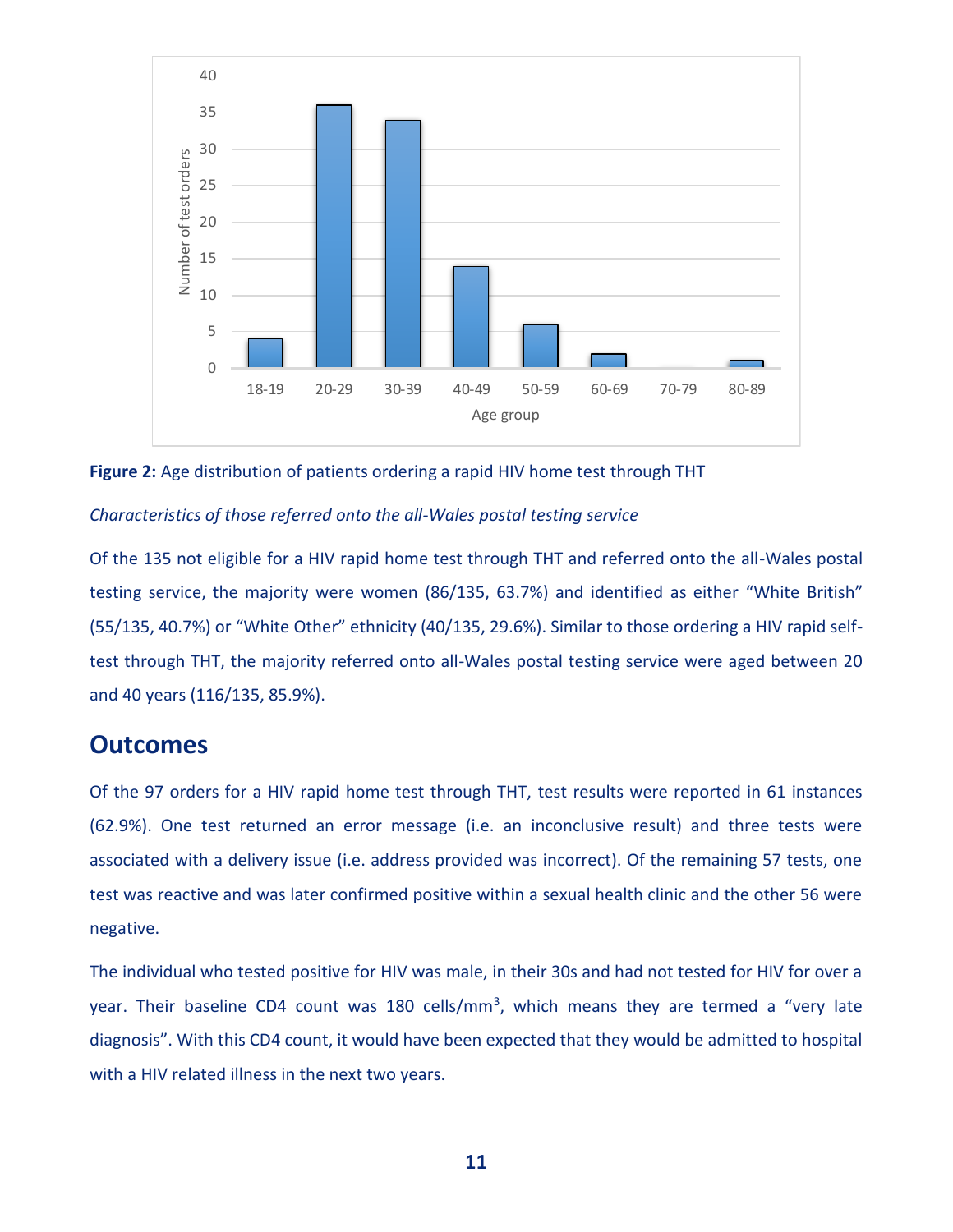## <span id="page-11-0"></span>**Costs and cost components**

The key recorded cost was the cost per HIV rapid home test, which was £12.40 per unit (i.e. for the 97 HIV rapid self-tests, the total cost was £1,202.80). The total cost to any one practice will vary depending on the number of individuals clicking through to the THT webpage who are eligible for a rapid HIV home test.

While other costs were not recorded, other potential cost components (and the extent to which they are fixed or vary depending on practice list size) are outlined below:

- Single text message sent to patients aged 16+ with a mobile phone number registered with the practice (variable, depending on practice list size);
- Promotional materials (a fixed cost associated with promoting HIV home testing facilitated through GP practices (i.e. not necessarily dependent on practice list size));
- Costs associated with managing brief telephone enquiries regarding the text message (variable, likely depending on practice list size).

# <span id="page-11-1"></span>**Summary**

## <span id="page-11-2"></span>**Main findings**

In this pilot covering one GP cluster in Cardiff & Vale, we found that it was feasible and acceptable to deliver an SMS text message to practice patients encouraging and signposting them to order a HIV home test.

Five out of the seven practices within the cluster took part in the pilot, and text messages were sent out over a three-month period. Informal reports indicated that the workload impact on practice staff was minimal. Over 4 out of every 10 individuals who clicked through to the THT webpage were eligible for a free rapid HIV home test from THT, as they met pre-defined eligibility criteria.

Individuals from a range of ethnic backgrounds and ages engaged in testing for HIV. Furthermore, over 80% of individuals eligible for the free rapid HIV home test through THT had either not tested for HIV before (38%) or not tested within the last year (44%).

The majority of individuals who received a free rapid HIV home test through THT reported their results back to THT and one individual tested positive for HIV.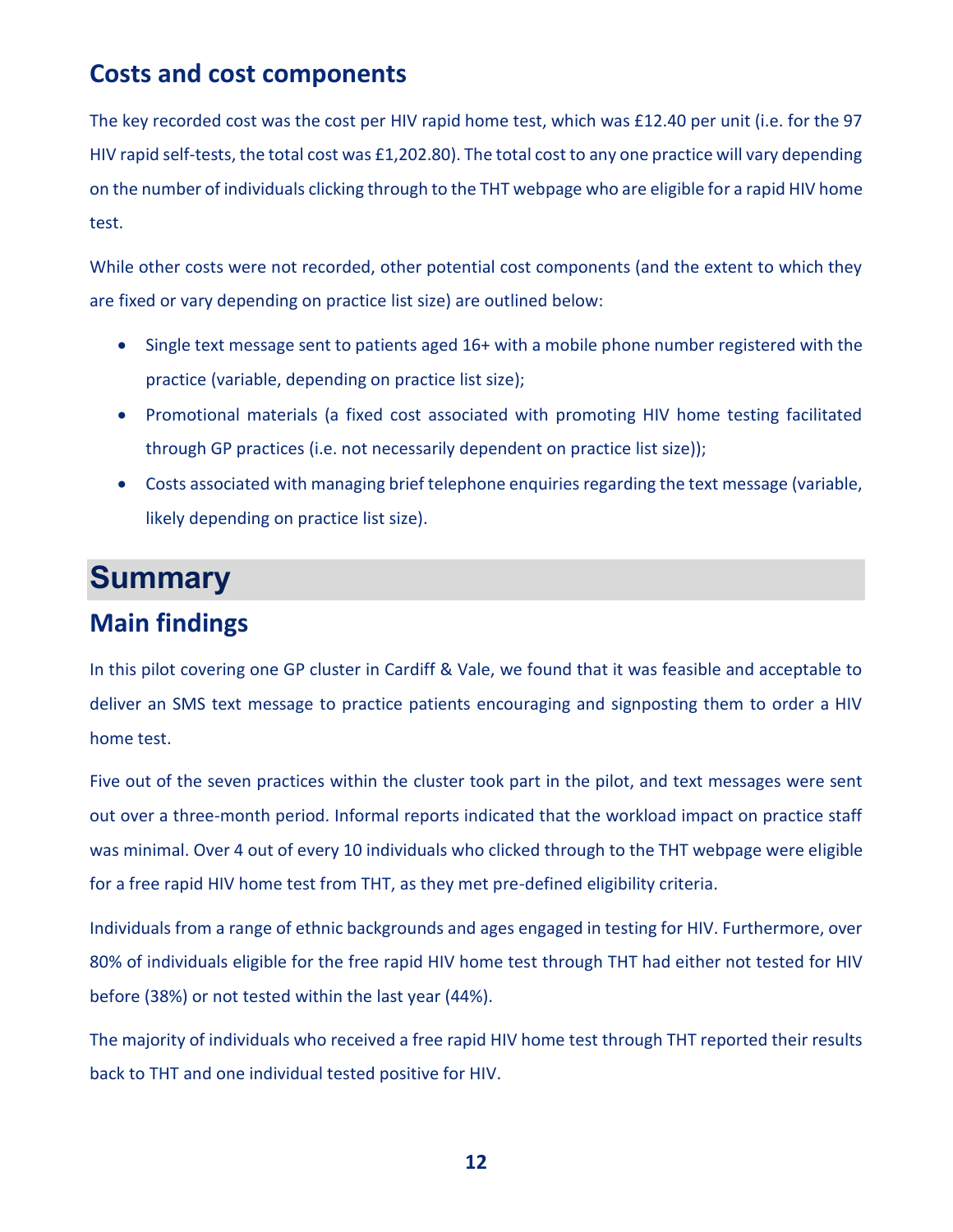It was anticipated that this pilot would include a limited number of individuals, and we budgeted for up to 300 rapid HIV self-tests to be allocated. Indeed, given the estimated HIV incidence in Cardiff & Vale, we did not expect to identify any individuals with a reactive test. The individual's CD4 count meant they were classified as a "very late diagnosis", had likely been living with HIV for some time, and were at risk of hospital admission for a HIV-related illness within the next two years as well as onward transmission. The financial commitment of this pilot was disproportionally more sustainable than the impact of hospitalisation on public health resources. Through this service, they have now commenced antiretroviral therapy, are managed as an outpatient, and will be managed via routine six-monthly follow-ups in the near future. Moreover, by knowing their status and being on effective and consistent treatment, they will not pass the virus to their sexual partners and can look forward to a life expectancy that would be the same if they were HIV negative.

# <span id="page-12-0"></span>**Limitations**

#### **Key limitations of this work include:**

- Practices included in this pilot were all from the Cardiff City & South GP cluster, and hence these findings may be different in practices in other GP clusters;
- 37% of individuals who received a HIV rapid home test through THT did not report their results. Further work is needed to understand why results were not returned and the potential impact of this;
- There was limited information on those directed through to the all-Wales postal test service. For example, we were unable to determine the proportion of individuals directed through this route who ordered a test, returned a test, or their subsequent test results;
- We did prospectively record the number of SMS text messages sent in each GP practice, and therefore had to estimate an upper limit of this based on data from on practice;
- We did not record details on the costs of various components involved in delivering this service.

We seek to overcome these limitations in subsequent work (see Recommendations).

## <span id="page-12-1"></span>**Recommendations**

#### **Based on the findings of this pilot, we recommend that:**

 We further explore the feasibility, acceptability, and impact of a GP-delivered text messaging service stimulating HIV home testing in other GP clusters across Cardiff & Vale;